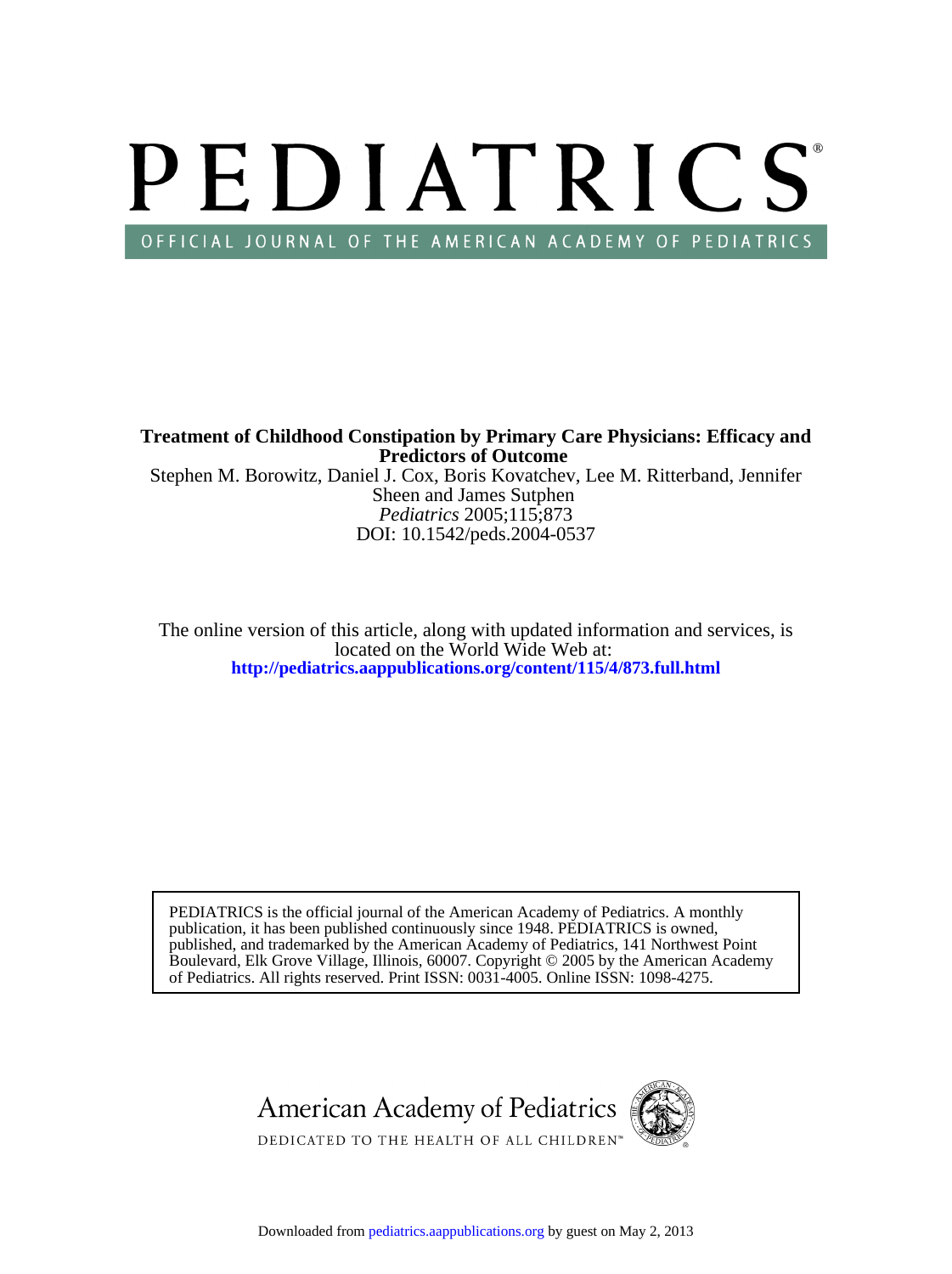## **Treatment of Childhood Constipation by Primary Care Physicians: Efficacy and Predictors of Outcome**

Stephen M. Borowitz, MD; Daniel J. Cox, PhD; Boris Kovatchev, PhD; Lee M. Ritterband, PhD; Jennifer Sheen, BA; and James Sutphen, MD, PhD

**ABSTRACT.** *Objective.* **Childhood constipation accounts for 3% of visits to general pediatric clinics and as many as 30% of visits to pediatric gastroenterologists. The majority of children who experience constipation and whose caregivers seek medical care are seen by primary care physicians such as pediatricians or family physicians. Little is known about how primary care physicians treat childhood constipation or the success of their treatments. With this study, we prospectively examined which treatments primary care physicians prescribe to children who present for the first time with constipation and how effective those treatments are.**

*Methods.* **A total of 119 children who were between 2** and 7 years of age (mean:  $44.1 \pm 13.6$  months) and pre**sented to 26 different primary care physicians (15 pediatricians and 11 family physicians) for the treatment of constipation for the first time participated in this study. Parents completed daily diaries of their child's bowel habits for 2 weeks before starting treatment recommended by their primary care physician and again 2 months after treatment. The prescribed treatment was identified by reviewing office records of the treating physicians.**

*Results.* **After 2 months of treatment, 44 (37%) of 119 children remained constipated. In the majority (87%) of cases, physicians prescribed some form of laxative or stool softener. The most commonly prescribed laxatives were magnesium hydroxide (77%), senna syrup (23%), mineral oil (8%), and lactulose (8%). In nearly all cases, a specific fixed dose of laxative was recommended; in only 5% of cases were parents instructed clearly to adjust the dose of laxative up or down to get the desired effect. In approximately half of the cases, physicians recommended some sort of dietary intervention. Some form of behavioral intervention was mentioned in the office records of approximately one third of cases; however, in most cases, little detail was provided. In 45% of cases, physicians prescribed disimpaction using oral cathartics, enemas, or suppositories followed by daily laxatives. In 35% of cases, physicians prescribed daily laxatives without any disimpaction procedure. In the remainder, physicians prescribed only dietary changes (5%), the use of intermittent laxatives (9%), or no therapy (7%). Treatment success corresponded to how aggressively the child was treated. Specifically, children who underwent some form**

From the Departments of Pediatrics and Psychiatric Medicine, University of Virginia, Charlottesville, Virginia.

Accepted for publication Sep 7, 2004.

doi:10.1542/peds.2004-0537

No conflict of interest declared.

Reprint requests to (S.M.B.) Division of Pediatric Gastroenterology and Nutrition, University of Virginia, Box 800386 HSC, Charlottesville, VA 22908. E-mail: witz@virginia.edu

PEDIATRICS (ISSN 0031 4005). Copyright © 2005 by the American Academy of Pediatrics.

**of colonic evacuation followed by daily laxative therapy were more likely to have responded to treatment than were those who were treated less aggressively.**

*Conclusion.* **Primary care physicians tend to undertreat childhood constipation. After 2 months of treatment, nearly 40% of constipated children remain symptomatic.** *Pediatrics* **2005;115:873–877;** *constipation, treatment, outcome, primary care, children.*

Inildhood constipation is a common problem accounting for 3% of visits to general pediatric clinics and as many as 30% of visits to pediatric gastroenterologists.<sup>1</sup> Estimates of the prevaaccounting for 3% of visits to general pediatric clinics and as many as 30% of visits to pedilence of childhood constipation vary widely from 0.3% to 28%, with younger children affected most often.2–4 Sixteen percent of parents of 22-month-old children report constipation in their children.<sup>5</sup> Thirty-four percent of British children 4 to 11 years of age have been constipated, and 5% experience chronic constipation lasting  $>6$  months.<sup>6</sup>

The majority of children who experience constipation and whose caregivers seek medical care are seen by primary care physicians such as pediatricians or family physicians. Little is known about how primary care physicians treat childhood constipation or the success of their treatments. When we surveyed primary care physicians at the outset of this study, they believed that they successfully treated  $>80\%$ of their cases of childhood constipation. With this study, we prospectively examined which treatments primary care physicians prescribe to children who present for the first time with constipation and how effective those treatments are.

#### **METHODS**

Children who presented to their primary care physician for the first time with constipation were recruited from 26 primary care practices throughout Central Virginia (15 pediatricians and 11 family physicians). When parents first contacted the primary care physician's office about their child's constipation, they were informed of the study by office staff. Parents who expressed interest were contacted by the research team and given additional details about the study. Children were eligible for the study when they were between the ages of 2 years 0 months and 6 years 11 months, were presenting to a physician for the first time with the complaint of constipation, had no underlying physical condition that could account for their constipation, and were taking no medication that could account for their constipation. For purposes of the study, constipation was defined as the passage of  $\leq$ 7 bowel movements over 2 consecutive weeks.2,7,8

#### **Experimental Procedure**

The Human Investigation Committee of the University of Virginia approved this study. Parents completed daily diaries of their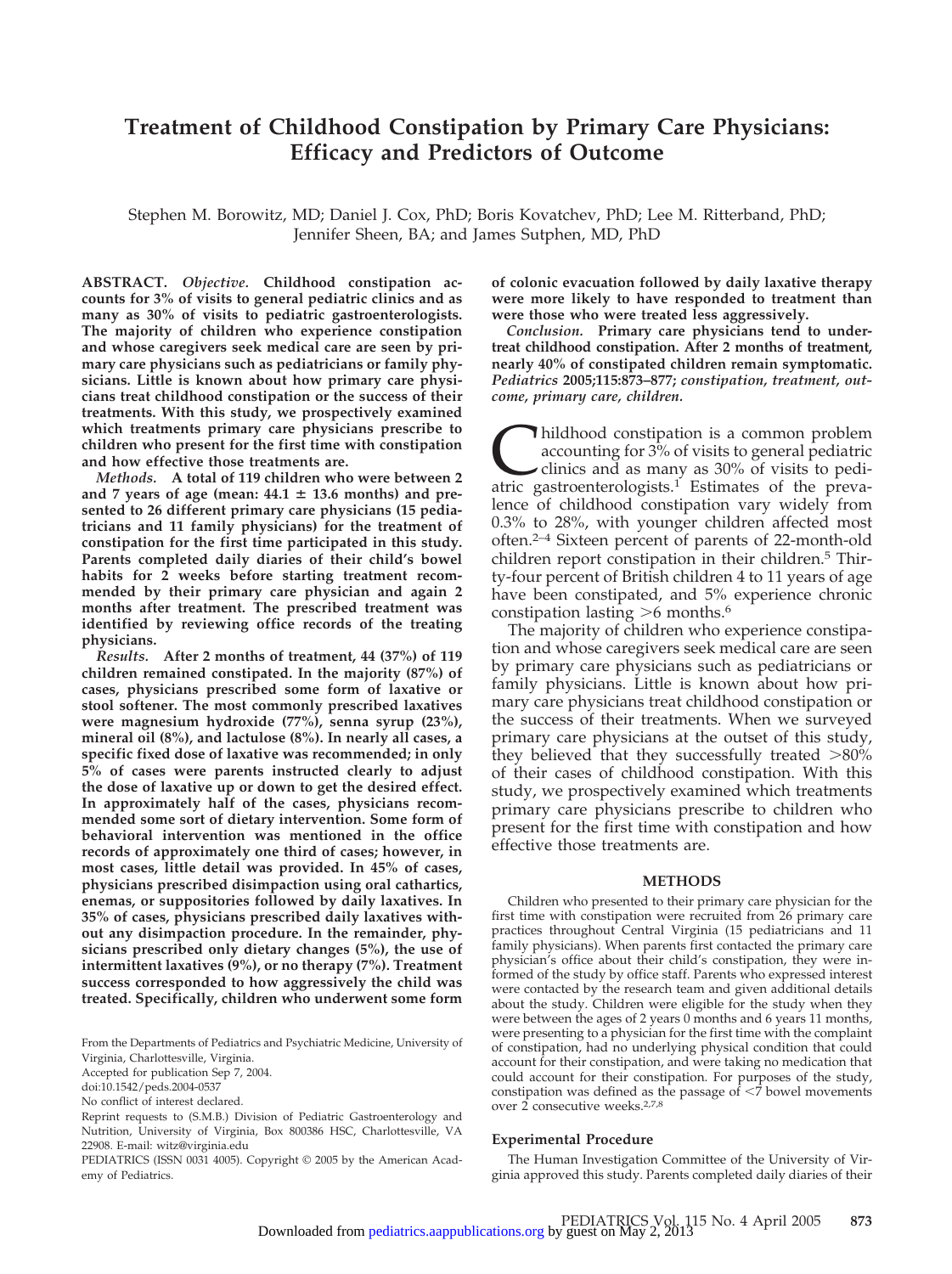child's bowel habits for 2 consecutive weeks before starting treatment recommended by their primary care physician and again for 2 consecutive weeks 2 months after commencing treatment. In these diaries, parents recorded the number of bowel movements that their child passed that day, the size of the bowel movement (1  $t = \text{tiny}, 2 = \text{normal}, 3 = \text{huge}$ , the amount of pain associated with passage of the bowel movement ( $0 =$  none,  $1 =$  a little,  $2 =$  a lot), and what treatment, if any, was administered that day. For 2 weeks of completed diaries, participating families were given a \$25 gift certificate to a local toy store. Successful treatment of constipation was defined as passage of at least 7 bowel movements during the 2-week follow-up assessment.

Primary care physicians were not given any instructions or restrictions regarding the treatment of their patients. Treatment prescribed was identified by reviewing the office records of the treating physicians. Records were reviewed for recommendations of (1) behavior modification strategies, such as prompts or incentives to use the toilet; (2) dietary modifications, such as increasing fiber or fluids; (3) use of fiber supplements; (4) colonic evacuation with oral cathartics, suppositories, or enemas; and/or (5) use of over-the-counter or prescription laxatives or stool softeners. The aggressiveness of therapy was categorized with a 5-point ordinal scale, where  $0 =$  no specific treatments,  $1 =$  diet recommendations only (eg, increasing intake of juices and/or fiber, decreasing intake of so-called constipating foods such as milk and milk products), 2 = the use of laxatives or stool softeners on an intermittent or as-needed basis,  $3 =$  the daily use of laxatives or stool softeners, and  $4 =$  disimpaction with suppositories and/or enemas and/or oral cathartics followed by daily use of laxatives or stool softeners. When multiple treatments were prescribed over the 2-month study period, we picked the most aggressive form of treatment prescribed.

Compliance with treatment recommendations was estimated by parental self-report. Two months after initiation of treatment, parents were interviewed and asked what their doctor's treatment recommendations had been. They then were asked to rate how compliant they had been with these recommendations using a 6-point scale with  $0 =$  "not at all,"  $3 =$  "about half," and  $6 =$ "totally."

#### **Statistical Analysis**

Continuous variables were compared using unpaired twotailed *t* tests or 1-way analysis of variance. Dichotomous variables were compared using Fisher exact test. Differences were considered statistically different at  $P < .05$ . Unless otherwise stated, all results are presented as mean  $\pm$  SD of the mean.

#### **RESULTS**

A total of 130 children enrolled in the study. Eleven families were either lost to follow-up or failed to complete their 2-month diaries. The demographics of the 119 children who completed the 2-month study protocol are summarized in Table 1.

After 2 months of therapy by their primary care physician, 75 (63%) of the 119 children were no longer experiencing constipation, whereas 44 (37%) were still constipated. Pediatricians were no more likely to treat constipation successfully than were family physicians. Pediatricians successfully treated 62% of children, whereas family physicians successfully treated 67% of children ( $P = .8063$ ). As summarized in Table 2, children who responded to the therapy prescribed by their primary care physician had a greater weekly bowel frequency at baseline than did those children who did not respond to treatment  $(3.1 \pm 2.3 \text{ vs } 1.8 \pm 1.0; P = .0016)$ . All other baseline characteristics were comparable between the children who responded to treatment and those who did not. Treatment responders were no more likely to be boys than were nonresponders (49% vs 45%; *P* = .6891). Age at entry into the study (44.0  $\pm$ 14.2 months vs  $44.5 \pm 12.7$  months;  $P = .8543$ ), the

**TABLE 1.** Demographics of Patient Population

|                                                         | $N = 119$        |
|---------------------------------------------------------|------------------|
| Gender, %                                               |                  |
| Female                                                  | 48               |
| Male                                                    | 52               |
| Age, mo                                                 | $44.1 \pm 13.6$  |
| Age toilet training started, mo                         | $28.4 \pm 7.0$   |
| Duration of constipation, d                             | $17.1 \pm 15.36$ |
| Bowel movements per week                                | $2.7 \pm 2.0$    |
| Average size of bowel movements                         | $1.7 \pm 1.5$    |
| $(1 = \text{tiny}, 2 = \text{normal}, 3 = \text{huge})$ |                  |
| Average amount of pain with passage                     | $1.5 \pm 1.2$    |
| of bowel movements $(0 = none,$                         |                  |
| $1 = a$ little, $2 = a$ lot)                            |                  |
| History of constipation in a parent, %                  | 30               |
| History of constipation in a sibling, %                 | 18               |
| Type of primary care physician, %                       |                  |
| Pediatrician                                            | 82               |
| Family physician                                        | 18               |
| Mother's age, y                                         | $32.7 \pm 6.1$   |
| Mother's education, y                                   | $14.2 \pm 2.7$   |
| Father's age, y                                         | $34.5 \pm 5.7$   |
| Father's education, y                                   | $14.7 \pm 2.7$   |

age toilet training was commenced  $(27.2 \pm 0.8 \text{ vs } 29.6)$  $\pm$  8.2; *P* = .2063), the duration of constipation (15.3  $\pm$ 14.5 days vs 20.4  $\pm$  16.6 days; *P* = .1013), the average stool size  $(1.6 \pm 1.5 \text{ vs } 1.8 \pm 1.5; P = .5859)$ , and the amount of pain associated with passage of bowel movements  $(1.6 \pm 1.0 \text{ vs } 1.7 \pm 1.0; P = .5309)$  were comparable in children who did and did not respond to therapy. Nonresponders were not more likely than responders to have a parent with a history of constipation (26.1% vs 37.5%;  $P = .2796$ ) or a sibling with a history of constipation (21.7% vs 12.5%;  $P = .3072$ ). There were no differences in parental age or level of education between the 2 groups ( $P > 0.1$  in all cases). At the time of entry into the study, 16% of the children who responded to treatment had received some previous form of laxative therapy as compared with 30% of the children who did not respond to treatment. This difference was not statistically significant  $(P = .1033)$ .

The frequency of treatments prescribed by primary care physicians is summarized in Fig 1. In the majority (87%) of cases, physicians prescribed some form of laxative or stool softener. The most commonly prescribed laxatives were magnesium hydroxide (77%), senna syrup (23%), mineral oil (8%), and lactulose (8%). In 15% of cases, 2 laxatives were prescribed together. In all but 1 of these cases, magnesium hydroxide and senna syrup were combined. Dosages prescribed varied fairly widely. The average recommended dose of magnesium hydroxide was  $3.67 \pm 1.93$  teaspoons daily with a range of 1 to 9 teaspoons. The average recommended dose of senna syrup was  $3.71 \pm 2.15$  teaspoons daily with a range of 1 to 8 teaspoons. The average recommended dose of mineral oil was  $5.33 \pm 2.50$  teaspoons daily with a range of 2 to 9 teaspoons. The average recommended dose of lactulose syrup was  $3.2 \pm 2.28$  teaspoons daily with a range of 1 to 7 teaspoons daily. In nearly all cases, it was recommended that laxatives be administered once a day (55%) or twice a day (44%). In nearly all cases, a specific fixed dose of laxative was recommended; in only 5% of cases were parents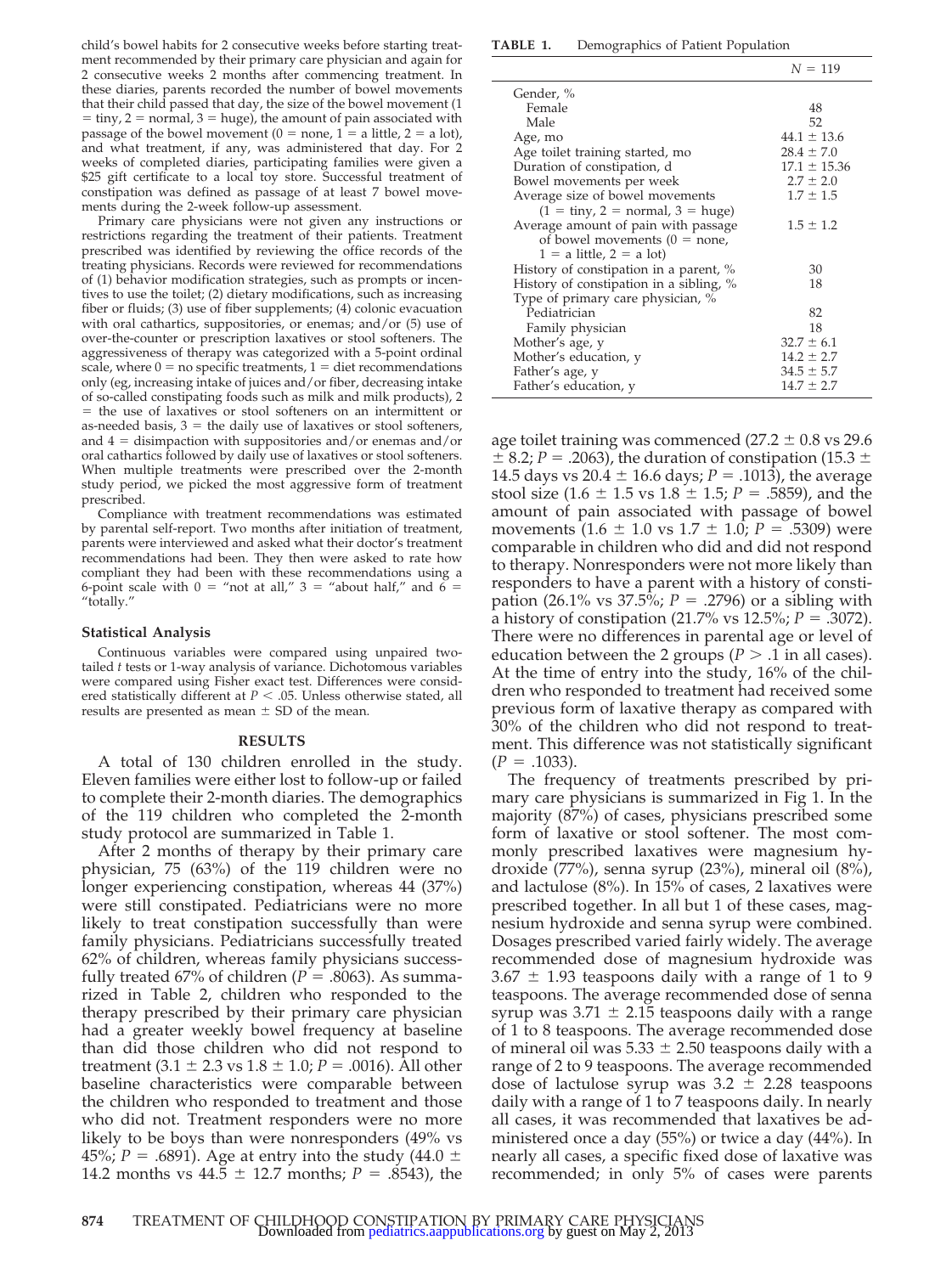| TABLE 2.<br>Treatment Responders Versus Nonresponders |
|-------------------------------------------------------|
|-------------------------------------------------------|

|                                                                 | Nonresponders<br>$(n = 44)$ | Responders<br>$(n = 75)$ | P Value |
|-----------------------------------------------------------------|-----------------------------|--------------------------|---------|
| Gender, %                                                       |                             |                          | .6951   |
| Female                                                          | 45                          | 49                       |         |
| Male                                                            | 55                          | 51                       |         |
| Age, mo                                                         | $44.5 \pm 12.7$             | $44.0 \pm 14.2$          | .8543   |
| Age toilet training started, mo                                 | $29.6 \pm 8.2$              | $27.2 \pm 0.8$           | .2063   |
| Duration of constipation, d                                     | $20.4 \pm 16.6$             | $15.3 \pm 14.5$          | .1013   |
| Bowel movements per week                                        | $1.8 \pm 1.0$               | $3.1 \pm 2.3$            | .0016   |
| Average size of bowel movements                                 | $1.8 \pm 1.5$               | $1.6 \pm 1.5$            | .5859   |
| $(1 = \text{tiny}, 2 = \text{normal}, 3 = \text{huge})$         |                             |                          |         |
| Average amount of pain with passage                             | $1.7 \pm 1.0$               | $1.6 \pm 1.0$            | .5309   |
| of bowel movements $(0 = none,$<br>$1 = a$ little, $2 = a$ lot) |                             |                          |         |
| History of constipation in a parent, %                          | 37.5                        | 26.1                     | .2796   |
| History of constipation in a sibling, %                         | 12.5                        | 21.7                     | .3072   |
| Type of primary care physician, %                               |                             |                          | .8065   |
| Pediatrician                                                    | 84                          | 81                       |         |
| Family physician                                                | 16                          | 19                       |         |
| Mother's age, y                                                 | $32.4 \pm 5.5$              | $32.9 \pm 6.4$           | .6857   |
| Mother's education, y                                           | $14.8 \pm 2.3$              | $13.9 \pm 2.9$           | .1110   |
| Father's age, y                                                 | $35.2 \pm 5.5$              | $34.1 \pm 5.9$           | .3674   |
| Father's education, y                                           | $14.7 \pm 2.7$              | $14.7 \pm 2.7$           | .9864   |



**Fig 1.** Frequency of treatments prescribed by primary care physicians.



**Fig 2.** Percentage of children who were cured of constipation (■) or still constipated  $\Box$ ) after 2 months of treatment by their primary care physician.

clearly instructed to adjust the dose of laxative up or down to get the desired effect.

The laxative prescribed and the dosing regimen did not seem to influence treatment outcome. Treatment success rate was comparable in children who were treated with magnesium hydroxide, senna syrup, mineral oil, and lactulose syrup  $(P = .8903)$ ; however, only small numbers of children were treated with mineral oil and lactulose. Children who were treated with twice daily laxatives were no more likely to be cured than were children who were treated with once-daily laxative (53% vs 61%, respectively;  $P = .8517$ ). Similarly, children who were treated with  $>1$  laxative were no more likely to be cured than were children who were treated with 1 laxative (45% vs 58%, respectively;  $P = .4535$ ).

In approximately half of the cases, physicians recommended some form of dietary intervention. Some form of behavioral intervention was mentioned in the office records of approximately one third of cases; however, in most cases, little detail was provided. Establishing regular toileting times was recommended in 26 cases, and some form of positive reward scheme such as a star chart was recommended in 3 cases. The treatment success rate was no different in cases in which some form of behavioral treatment had been recommended  $(P = .08)$ .

In 45% of cases, physicians prescribed disimpaction with oral cathartics, enemas, or suppositories followed by daily laxatives. In 35% of cases, physicians prescribed daily laxatives without any disimpaction procedure. In the remainder, physicians prescribed no therapy (7%), recommended only dietary changes (5%), or recommended the use of intermittent laxatives (9%).

As summarized in Fig 2, children who were treated with some form of disimpaction procedure followed by daily laxatives or stool softeners were more likely to respond to treatment than were the children who were treated with less aggressive means of therapy  $(P = .0480)$ .

Although mothers of children who responded to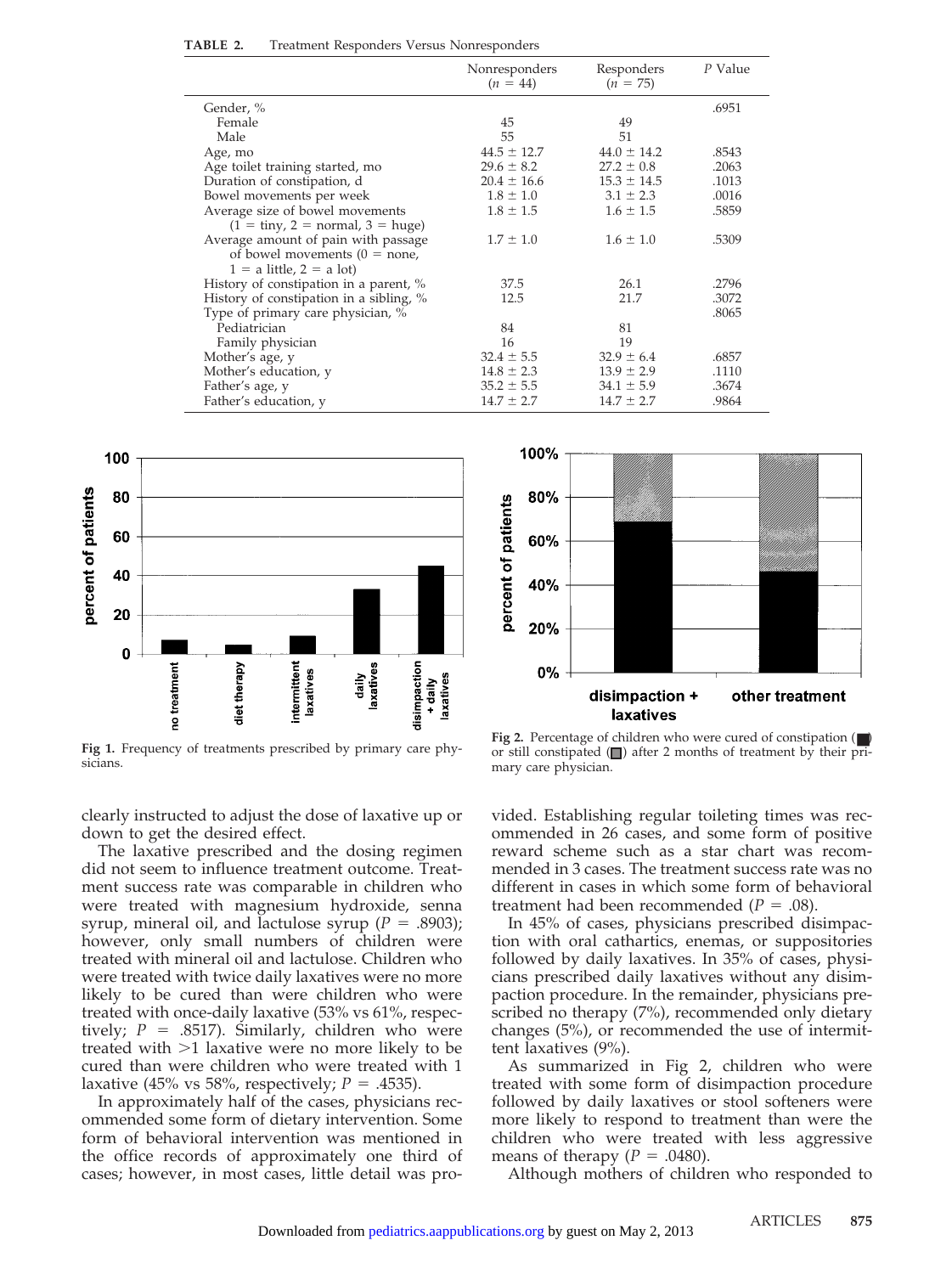therapy reported slightly greater compliance with treatment recommended by their physician than did mothers of children who did not respond to treatment, both groups reported being compliant, and the difference between groups was not statistically significant  $(5.1 \pm 1.3 \text{ vs } 4.6 \pm 1.8; P = .1380)$ . Somewhat surprising, parent-reported compliance was no less in children who were treated with some form of disimpaction than in children with other, less aggressive forms of therapy  $(5.0 \pm 1.2 \text{ vs } 4.7 \pm 1.6; P =$ .3809).

#### **DISCUSSION**

Between 1958 and 1986, the number of physician visits for children 0 to 9 years of age attributed to constipation doubled, and most of this increase was in children who were younger than 2 years. $1,3$  It is unclear whether this increase reflects an increase in the prevalence of childhood constipation or parents are more likely to seek medical attention when their child experiences constipation. Some authors have attributed this apparent increase in childhood constipation to changing patterns in toilet training.<sup>3</sup> Others have hypothesized that the prevalence of constipation is increasing because of the diminished dietary intake of fiber associated with modern food processing methods.9

In this prospective study of 119 children who presented for the first time with constipation, 44 (37%) were still constipated 2 months after first seeking care from their primary care physician. Successful treatment seemed more related to the form of therapy prescribed than to patient-specific characteristics. Children who were treated with some form of disimpaction procedure followed by daily laxatives or stools softeners were significantly more likely to have been treated successfully at 2 months than were children who were treated with less aggressive measures.

Children who responded to the therapy prescribed by their primary care physician had a significantly greater weekly bowel frequency at baseline than did children who did not respond to treatment, suggesting that children who were more severely constipated were less likely to respond to therapy. Although children who responded to therapy were less likely to have received laxatives before enrollment in the study than were children who did not respond to treatment, this difference was not statistically significant. Other measures of the severity of constipation, including average stool size, frequency and severity of pain associated with defecation, duration of constipation, and previous usage of laxatives or stool softeners, did not discriminate between children who responded to treatment and those who did not. Similarly, gender, age of toilet training, family history of constipation, parental age, and level of parental education were similar in responders and nonresponders.

Constipation is most often defined as a stool frequency of -7 over 2 weeks; however, constipation can also be defined as the painful passage of bowel movements even when the stool frequency exceeds 7 times in 2 weeks.<sup>7</sup> For the purposes of this study, we

defined constipation as the passage of  $\leq 7$  bowel movements over 14 consecutive days. This definition does not take into account pain associated with defecation. In most cases, young children develop constipation as a result of experiencing pain with defecation rather than as a result of external factors such as family history, age of toilet training, or other forms of physical or psychological trauma.10 In young children, if the passage of bowel movements is painful, then the child may begin to withhold stool in an attempt to avoid discomfort. As the rectum accommodates, the urge to defecate subsides and a cycle of painful defecation, fear, and withholding begins.<sup>7</sup> When we reanalyze our data and define constipation as the passage of  $\leq$ 7 bowel movements over 2 consecutive weeks and/or any pain associated with the passage of at least half of bowel movements, only 46% of the 119 children in this study had been "cured" of their constipation 2 months after presenting to their primary care physician.

There is some evidence to suggest that aggressive treatment started shortly after the onset of constipation lessens the likelihood that the child will go on to develop chronic constipation.<sup>11</sup> Although most young children who experience acute constipation do not go on to develop chronic constipation, 5% of children 4 to 11 years of age experience constipation lasting  $>6$  months<sup>6</sup> and  $>50\%$  of school-aged children with fecal soiling or chronic fecal impaction have a history of painful defecation before 26 months of age.<sup>1</sup> In 1 follow-up study of children who were referred to a university-based constipation clinic, 50% of affected children had recovered within 1 year and 70% had recovered within 2 years; however, the remaining 30% required laxatives for daily bowel movements or continued to soil for years.<sup>7</sup>

There was substantial variability in how primary care physicians elected to treat constipation in the 119 children in this study. Although we collected information about which laxatives or stool softeners primary care physicians prescribed and the dosages that they recommended, there was tremendous variability. As a result, we were unable to draw conclusions about the effectiveness of any particular regimen. There is no convincing evidence that any particular laxative preparation is more effective than any other in the management of childhood constipation. A number of different agents have been proved to be effective. In all probability, when given in sufficient doses to produce soft stools, most laxative preparations and stool softeners have similar efficacy, and differences between different laxative preparations are more related to cost and palatability, which influence compliance.<sup>12</sup>

Although childhood constipation is an extremely common problem, few evidence-based guidelines for its evaluation and treatment currently exist.8 In a guideline published by the North American Society for Pediatric Gastroenterology, the authors concluded that in many cases, disimpaction is appropriate before initiation of maintenance therapy.8 Our data support this contention as children who were treated with some form of disimpaction procedure followed by daily laxatives were significantly more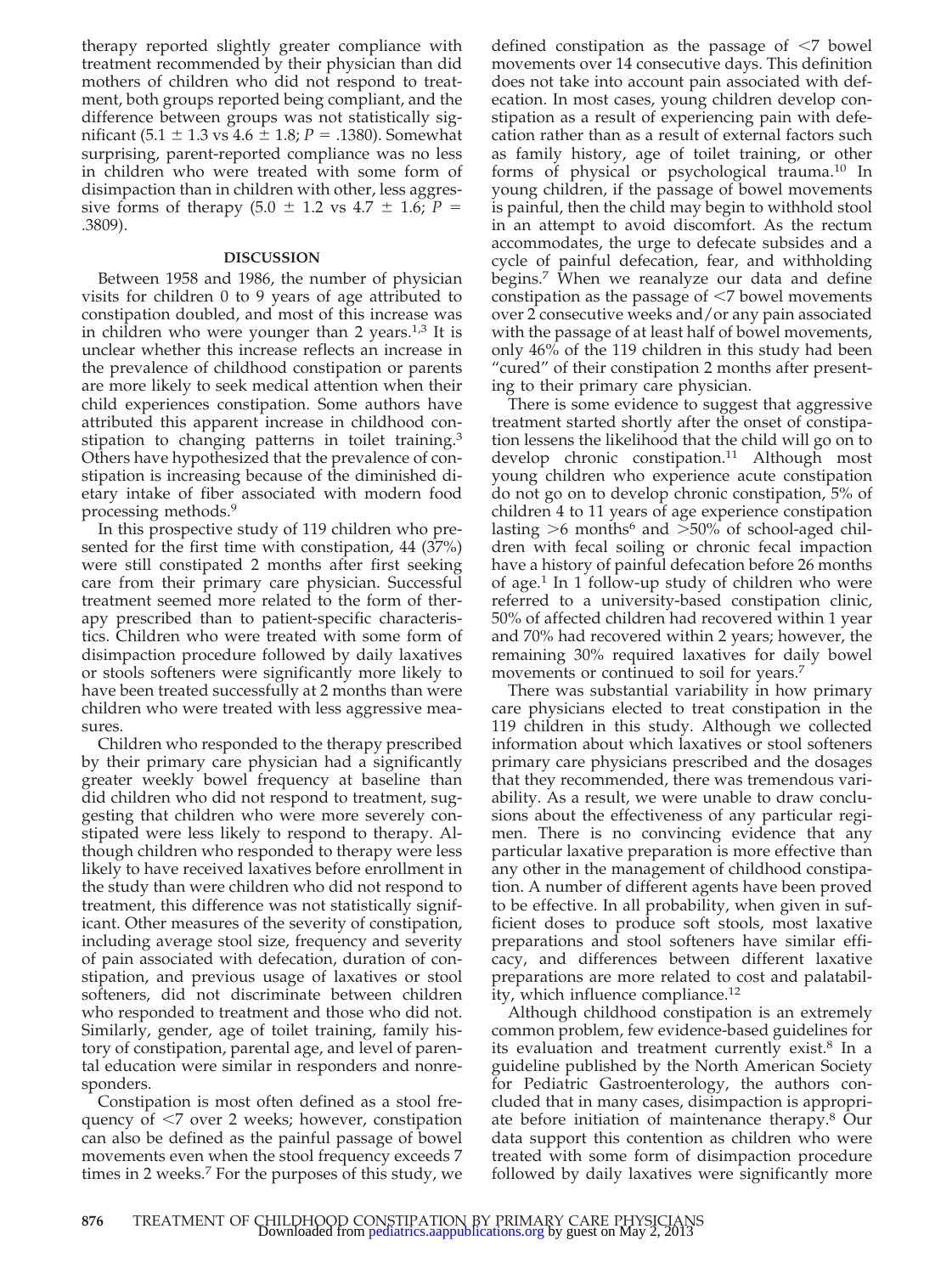likely to respond to treatment than were children who were treated with less aggressive means of therapy.

In summary, constipation is a common problem during childhood, and a significant number of affected children will go on to develop chronic constipation. These data suggest that primary care physicians successfully treat  $~60\%$  of the cases of childhood constipation that they see, and if painful defecation is included in the definition of constipation, then primary care physicians successfully treat fewer than half of the cases of childhood constipation that they see. Given that there is evidence that aggressive treatment started shortly after the onset of constipation lessens the likelihood that the child will go on to develop chronic constipation, primary care providers should consider early and aggressive intervention of childhood constipation.

#### **ACKNOWLEDGMENT**

This research report was supported by National Institutes of Health Grant RO1 HD 28160.

#### **REFERENCES**

1. Partin JC, Hamill SK, Fischel JE, Partin JS. Painful defecation and fecal soiling in children. *Pediatrics.* 1992;89:1007–1009

- 2. Loening-Baucke V. Constipation in early childhood: patient characteristics, treatment, and long term follow up. *Gut.* 1993;34:1400 –1404
- 3. Sonnenberg A, Koch TR. Physician visits in the United States for constipation: 1958 –1986. *Dig Dis Sci.* 1989;34:606 – 611
- 4. de Araujo Sant'Anna AM, Calcado AC. Constipation in school-aged children at public schools in Rio de Janeiro, Brazil. *J Pediatr Gastroenterol Nutr.* 1999;29:190 –193
- 5. Isenmann RM, Hewson S, Pirhonen D, Tylor W, Tirosh A. Are chronic digestive complaints the result of abnormal dietary patterns? *Am J Dis Child.* 1987;141:679 – 682
- 6. Yong D, Beattie RM. Normal bowel habit and prevalence of constipation in primary-school children. *Ambul Child Health.* 1998;4:277–282
- 7. Loening-Baucke V. Chronic constipation in children. *Gastroenterology.* 1993;105:1557–1564
- 8. Baker SS, Liptak GS, Colletti RB, Croffie JM, Di Lorenzo C, Ector W, Nurko S. Constipation in infants and children: evaluation and treatment. A medical position statement of the North American Society for Pediatric Gastroenterology and Nutrition. *J Pediatr Gastroenterol Nutr.* 1999;29:612– 626
- 9. Petticrew M, Watt I, Sheldon T. Systematic review of the effectiveness of laxatives in the elderly. *Health Tech Assess.* 1997;1:1–52
- 10. Borowitz SM, Cox DJ, Tam A, Ritterband L, Sutphen JL, Penberthy JK. Precipitants of constipation during early childhood. *J Am Board Fam Pract.* 2003;16:213–281
- 11. Borowitz SM, Brooks R, Kovatchev B, Ritterband L, Sutphen JL, Cox DJ. Constipation in early childhood: precipitating factors and treatment outcome. *Pediatr Res.* 1999;45:109A
- 12. Borowitz SM. Putting research evidence into practice: childhood constipation. BestTreatments: clinical evidence for patients and doctors; 2003. Available at: www.besttreatments.org